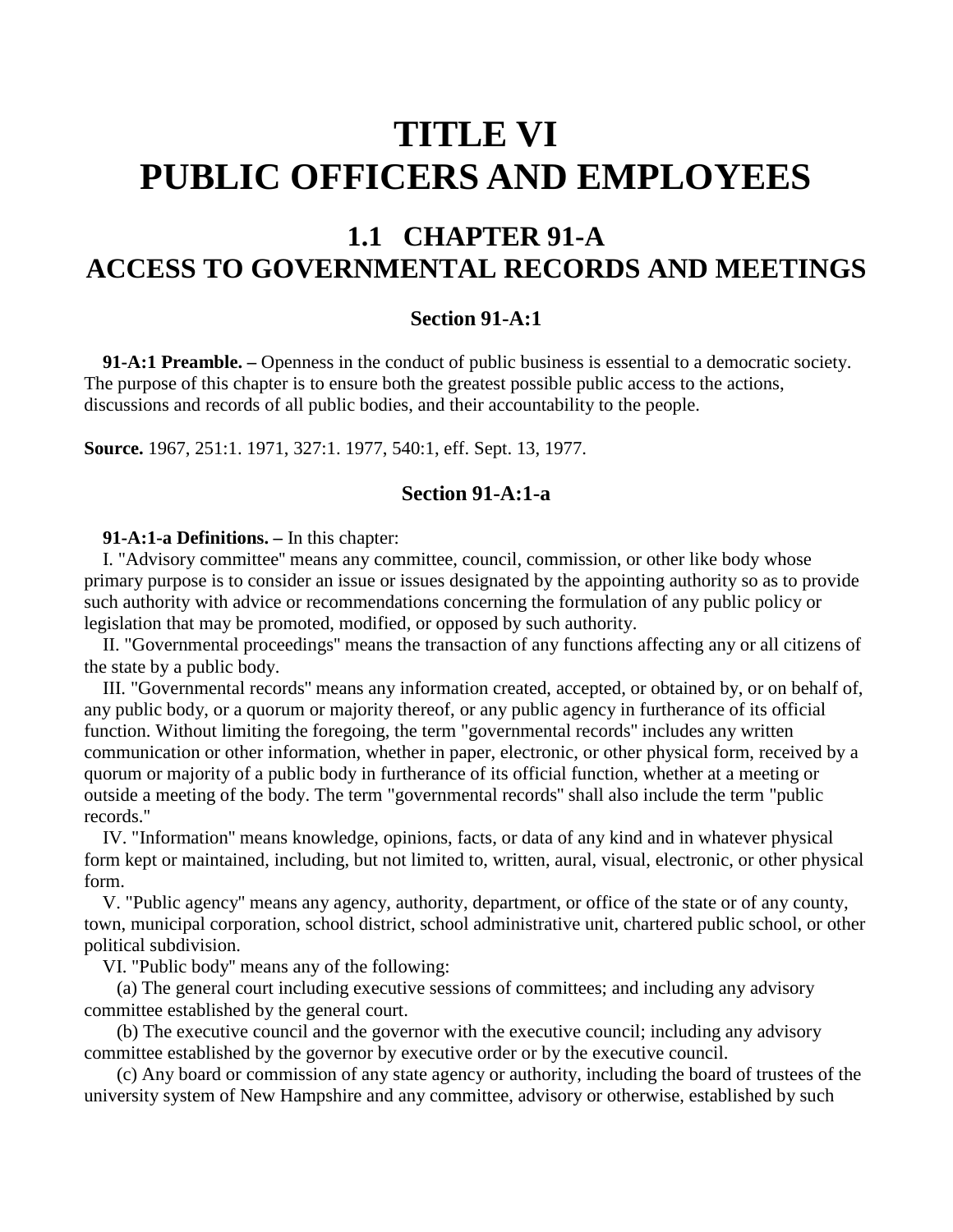entities.

 (d) Any legislative body, governing body, board, commission, committee, agency, or authority of any county, town, municipal corporation, school district, school administrative unit, chartered public school, or other political subdivision, or any committee, subcommittee, or subordinate body thereof, or advisory committee thereto.

 (e) Any corporation that has as its sole member the state of New Hampshire, any county, town, municipal corporation, school district, school administrative unit, village district, or other political subdivision, and that is determined by the Internal Revenue Service to be a tax exempt organization pursuant to section 501(c)(3) of the Internal Revenue Code.

**Source.** 1977, 540:2. 1986, 83:2. 1989, 274:1. 1995, 260:4. 2001, 223:1. 2008, 278:3, eff. July 1, 2008 at 12:01 a.m.; 303:3, eff. July 1, 2008; 303:8, eff. Sept. 5, 2008 at 12:01 a.m.; 354:1, eff. Sept. 5, 2008.

# **Section 91-A:2**

#### **91-A:2 Meetings Open to Public. –**

 I. For the purpose of this chapter, a "meeting'' means the convening of a quorum of the membership of a public body, as defined in RSA 91-A:1-a, VI, or the majority of the members of such public body if the rules of that body define "quorum'' as more than a majority of its members, whether in person, by means of telephone or electronic communication, or in any other manner such that all participating members are able to communicate with each other contemporaneously, subject to the provisions set forth in RSA 91-A:2, III, for the purpose of discussing or acting upon a matter or matters over which the public body has supervision, control, jurisdiction, or advisory power. A chance, social, or other encounter not convened for the purpose of discussing or acting upon such matters shall not constitute a meeting if no decisions are made regarding such matters. "Meeting'' shall also not include:

(a) Strategy or negotiations with respect to collective bargaining;

(b) Consultation with legal counsel;

 (c) A caucus consisting of elected members of a public body of the same political party who were elected on a partisan basis at a state general election or elected on a partisan basis by a town or city which has adopted a partisan ballot system pursuant to RSA 669:12 or RSA 44:2; or

 (d) Circulation of draft documents which, when finalized, are intended only to formalize decisions previously made in a meeting; provided, that nothing in this subparagraph shall be construed to alter or affect the application of any other section of RSA 91-A to such documents or related communications.

 II. Subject to the provisions of RSA 91-A:3, all meetings, whether held in person, by means of telephone or electronic communication, or in any other manner, shall be open to the public. Except for town meetings, school district meetings, and elections, no vote while in open session may be taken by secret ballot. Any person shall be permitted to use recording devices, including, but not limited to, tape recorders, cameras, and videotape equipment, at such meetings. Minutes of all such meetings, including names of members, persons appearing before the public bodies, and a brief description of the subject matter discussed and final decisions, shall be promptly recorded and open to public inspection not more than 5 business days after the meeting, except as provided in RSA 91-A:6, and shall be treated as permanent records of any public body, or any subordinate body thereof, without exception. Except in an emergency or when there is a meeting of a legislative committee, a notice of the time and place of each such meeting, including a nonpublic session, shall be posted in 2 appropriate places one of which may be the public body's Internet website, if such exists, or shall be printed in a newspaper of general circulation in the city or town at least 24 hours, excluding Sundays and legal holidays, prior to such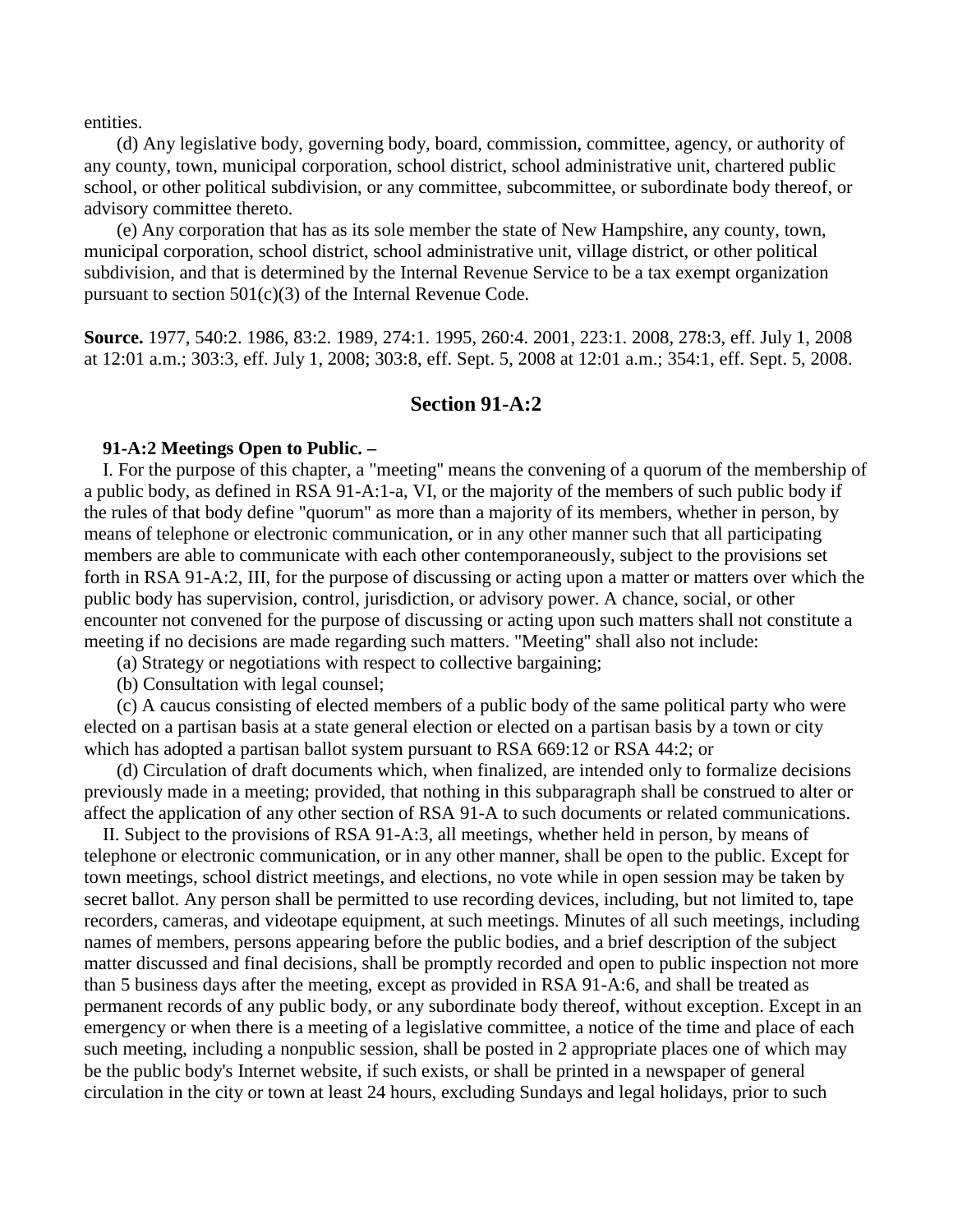meetings. An emergency shall mean a situation where immediate undelayed action is deemed to be imperative by the chairman or presiding officer of the public body, who shall post a notice of the time and place of such meeting as soon as practicable, and shall employ whatever further means are reasonably available to inform the public that a meeting is to be held. The minutes of the meeting shall clearly spell out the need for the emergency meeting. When a meeting of a legislative committee is held, publication made pursuant to the rules of the house of representatives or the senate, whichever rules are appropriate, shall be sufficient notice. If the charter of any city or town or guidelines or rules of order of any public body require a broader public access to official meetings and records than herein described, such charter provisions or guidelines or rules of order shall take precedence over the requirements of this chapter. For the purposes of this paragraph, a business day means the hours of 8 a.m. to 5 p.m. on Monday through Friday, excluding national and state holidays.

 III. A public body may, but is not required to, allow one or more members of the body to participate in a meeting by electronic or other means of communication for the benefit of the public and the governing body, subject to the provisions of this paragraph.

 (a) A member of the public body may participate in a meeting other than by attendance in person at the location of the meeting only when such attendance is not reasonably practical. Any reason that such attendance is not reasonably practical shall be stated in the minutes of the meeting.

 (b) Except in an emergency, a quorum of the public body shall be physically present at the location specified in the meeting notice as the location of the meeting. For purposes of this subparagraph, an "emergency'' means that immediate action is imperative and the physical presence of a quorum is not reasonably practical within the period of time requiring action. The determination that an emergency exists shall be made by the chairman or presiding officer of the public body, and the facts upon which that determination is based shall be included in the minutes of the meeting.

 (c) Each part of a meeting required to be open to the public shall be audible or otherwise discernable to the public at the location specified in the meeting notice as the location of the meeting. Each member participating electronically or otherwise must be able to simultaneously hear each other and speak to each other during the meeting, and shall be audible or otherwise discernable to the public in attendance at the meeting's location. Any member participating in such fashion shall identify the persons present in the location from which the member is participating. No meeting shall be conducted by electronic mail or any other form of communication that does not permit the public to hear, read, or otherwise discern meeting discussion contemporaneously at the meeting location specified in the meeting notice.

 (d) Any meeting held pursuant to the terms of this paragraph shall comply with all of the requirements of this chapter relating to public meetings, and shall not circumvent the spirit and purpose of this chapter as expressed in RSA 91-A:1.

 (e) A member participating in a meeting by the means described in this paragraph is deemed to be present at the meeting for purposes of voting. All votes taken during such a meeting shall be by roll call vote.

**Source.** 1967, 251:1. 1969, 482:1. 1971, 327:2. 1975, 383:1. 1977, 540:3. 1983, 279:1. 1986, 83:3. 1991, 217:2. 2003, 287:7. 2007, 59:2. 2008, 278:2, eff. July 1, 2008 at 12:01 a.m.; 303:4, eff. July 1, 2008.

# **Section 91-A:2-a**

#### **91-A:2-a Communications Outside Meetings. –**

I. Unless exempted from the definition of "meeting'' under RSA 91-A:2, I, public bodies shall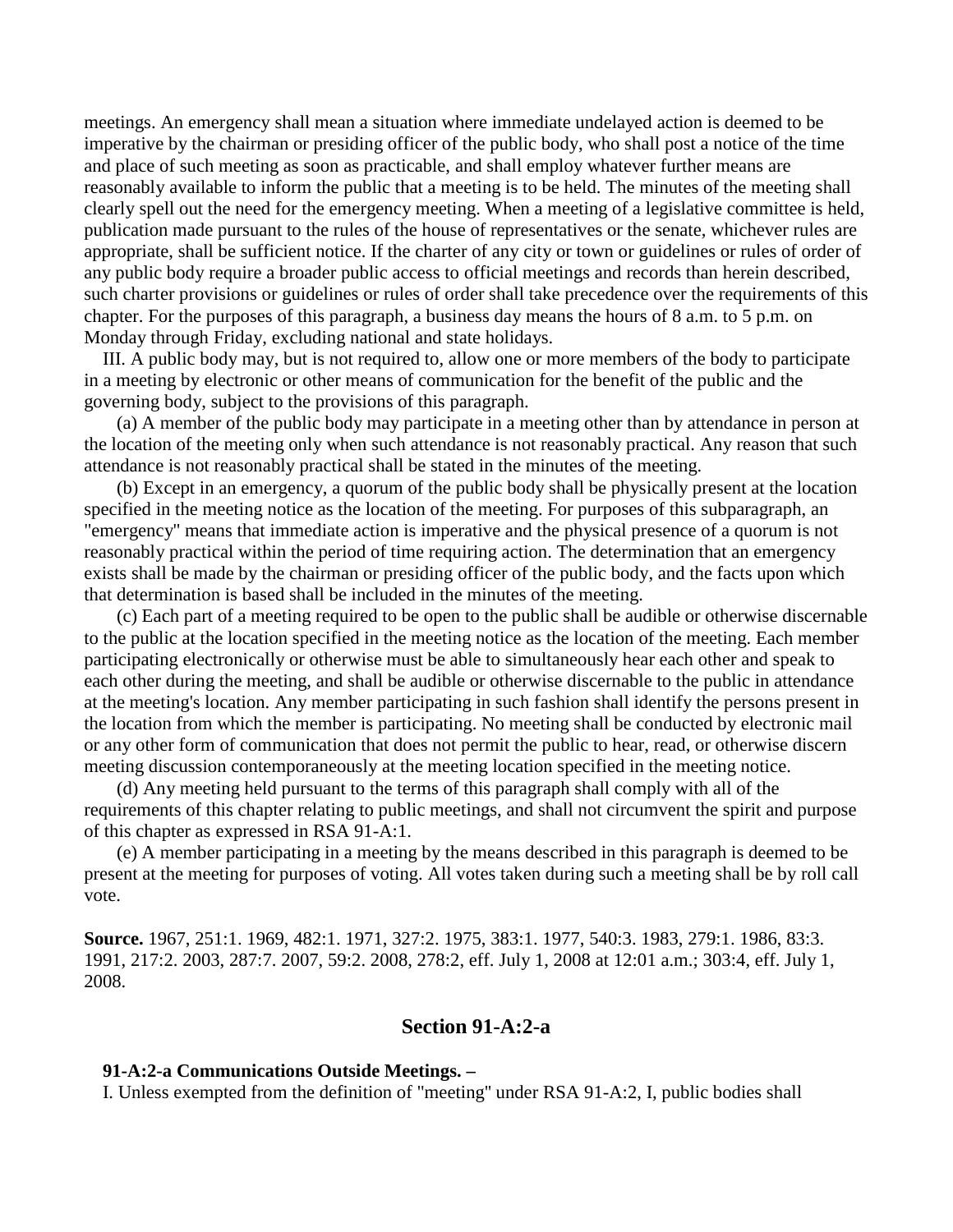deliberate on matters over which they have supervision, control, jurisdiction, or advisory power only in meetings held pursuant to and in compliance with the provisions of RSA 91-A:2, II or III.

 II. Communications outside a meeting, including, but not limited to, sequential communications among members of a public body, shall not be used to circumvent the spirit and purpose of this chapter as expressed in RSA 91-A:1.

**Source.** 2008, 303:4, eff. July 1, 2008.

#### **Section 91-A:2-b**

 **91-A:2-b Meetings of the Economic Strategic Commission to Study the Relationship Between New Hampshire Businesses and State Government by Open Blogging Permitted. –** [Repealed 2012, 232:14, eff. Dec. 1, 2012.]

# **Section 91-A:3**

#### **91-A:3 Nonpublic Sessions. –**

 I. (a) Public bodies shall not meet in nonpublic session, except for one of the purposes set out in paragraph II. No session at which evidence, information, or testimony in any form is received shall be closed to the public, except as provided in paragraph II. No public body may enter nonpublic session, except pursuant to a motion properly made and seconded.

 (b) Any motion to enter nonpublic session shall state on its face the specific exemption under paragraph II which is relied upon as foundation for the nonpublic session. The vote on any such motion shall be by roll call, and shall require the affirmative vote of the majority of members present.

 (c) All discussions held and decisions made during nonpublic session shall be confined to the matters set out in the motion.

II. Only the following matters shall be considered or acted upon in nonpublic session:

 (a) The dismissal, promotion, or compensation of any public employee or the disciplining of such employee, or the investigation of any charges against him or her, unless the employee affected (1) has a right to a meeting and (2) requests that the meeting be open, in which case the request shall be granted.

(b) The hiring of any person as a public employee.

 (c) Matters which, if discussed in public, would likely affect adversely the reputation of any person, other than a member of the public body itself, unless such person requests an open meeting. This exemption shall extend to any application for assistance or tax abatement or waiver of a fee, fine, or other levy, if based on inability to pay or poverty of the applicant.

 (d) Consideration of the acquisition, sale, or lease of real or personal property which, if discussed in public, would likely benefit a party or parties whose interests are adverse to those of the general community.

[Paragraph II(e) effective until January 1, 2016; see also paragraph II(e) set out below.]

 (e) Consideration or negotiation of pending claims or litigation which has been threatened in writing or filed against the public body or any subdivision thereof, or against any member thereof because of his or her membership in such public body, until the claim or litigation has been fully adjudicated or otherwise settled. Any application filed for tax abatement, pursuant to law, with any body or board shall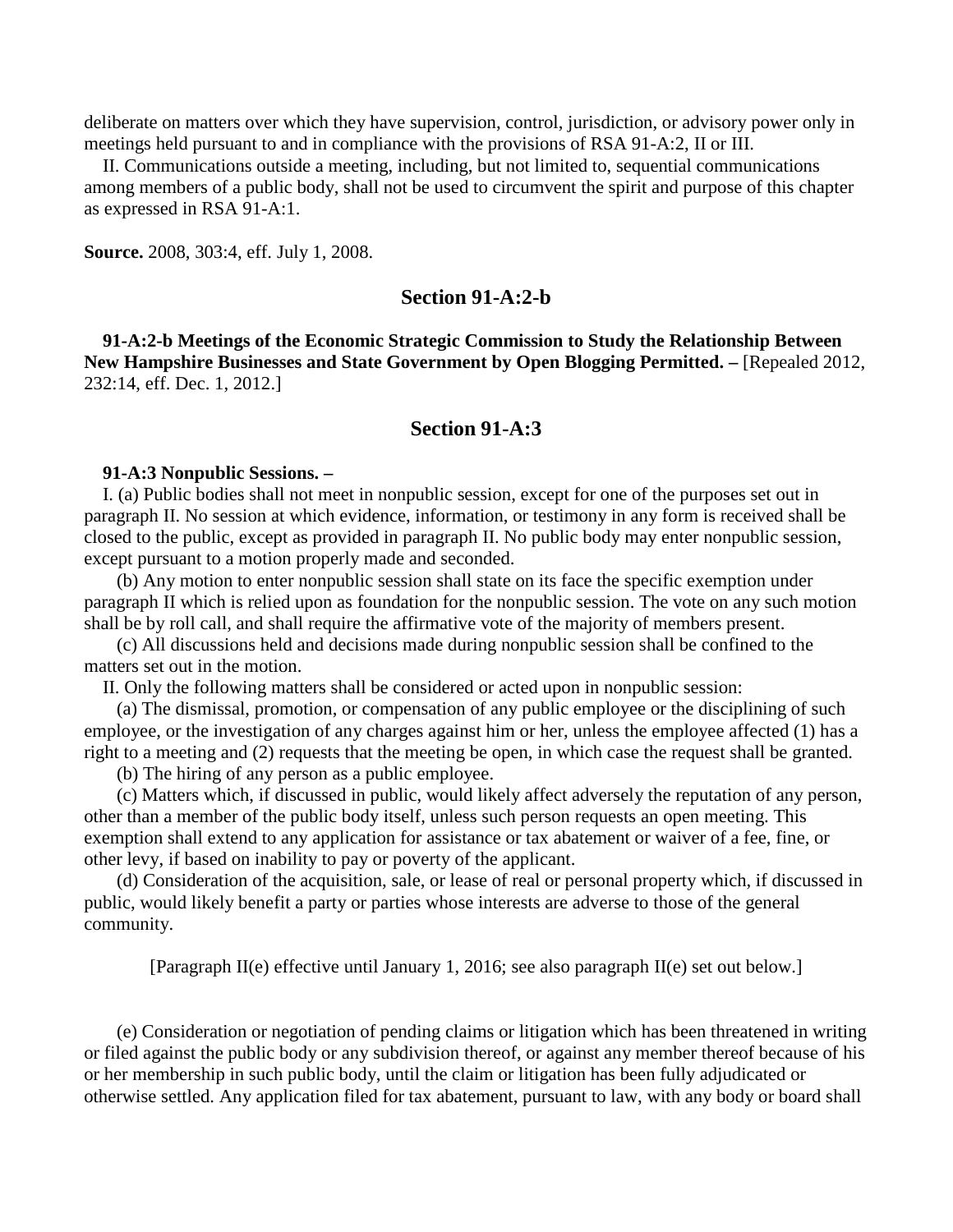not constitute a threatened or filed litigation against any public body for the purposes of this subparagraph.

[Paragraph II(e) effective January 1, 2016; see also paragraph II(e) set out above.]

 (e) Consideration or negotiation of pending claims or litigation which has been threatened in writing or filed by or against the public body or any subdivision thereof, or by or against any member thereof because of his or her membership in such public body, until the claim or litigation has been fully adjudicated or otherwise settled. Any application filed for tax abatement, pursuant to law, with any body or board shall not constitute a threatened or filed litigation against any public body for the purposes of this subparagraph.

(f) Consideration of applications by the adult parole board under RSA 651-A.

[Paragraph II(g) effective until January 1, 2016; see also paragraph II(g) set out below.]

 (g) Consideration of security-related issues bearing on the immediate safety of security personnel or inmates at the county correctional facilities by county correctional superintendents or their designees.

[Paragraph II(g) effective January 1, 2016; see also paragraph II(g) set out above.]

 (g) Consideration of security-related issues bearing on the immediate safety of security personnel or inmates at the county or state correctional facilities by county correctional superintendents or the commissioner of the department of corrections, or their designees.

 (h) Consideration of applications by the business finance authority under RSA 162-A:7-10 and 162- A:13, where consideration of an application in public session would cause harm to the applicant or would inhibit full discussion of the application.

 (i) Consideration of matters relating to the preparation for and the carrying out of emergency functions, including training to carry out such functions, developed by local or state safety officials that are directly intended to thwart a deliberate act that is intended to result in widespread or severe damage to property or widespread injury or loss of life.

 (j) Consideration of confidential, commercial, or financial information that is exempt from public disclosure under RSA 91-A:5, IV in an adjudicative proceeding pursuant to RSA 541 or RSA 541-A.

 (k) Consideration by a school board of entering into a student or pupil tuition contract authorized by RSA 194 or RSA 195-A, which, if discussed in public, would likely benefit a party or parties whose interests are adverse to those of the general public or the school district that is considering a contract, including any meeting between the school boards, or committees thereof, involved in the negotiations. A contract negotiated by a school board shall be made public prior to its consideration for approval by a school district, together with minutes of all meetings held in nonpublic session, any proposals or records related to the contract, and any proposal or records involving a school district that did not become a party to the contract, shall be made public. Approval of a contract by a school district shall occur only at a meeting open to the public at which, or after which, the public has had an opportunity to participate.

[Paragraph III effective until January 1, 2016; see also paragraph III set out below.]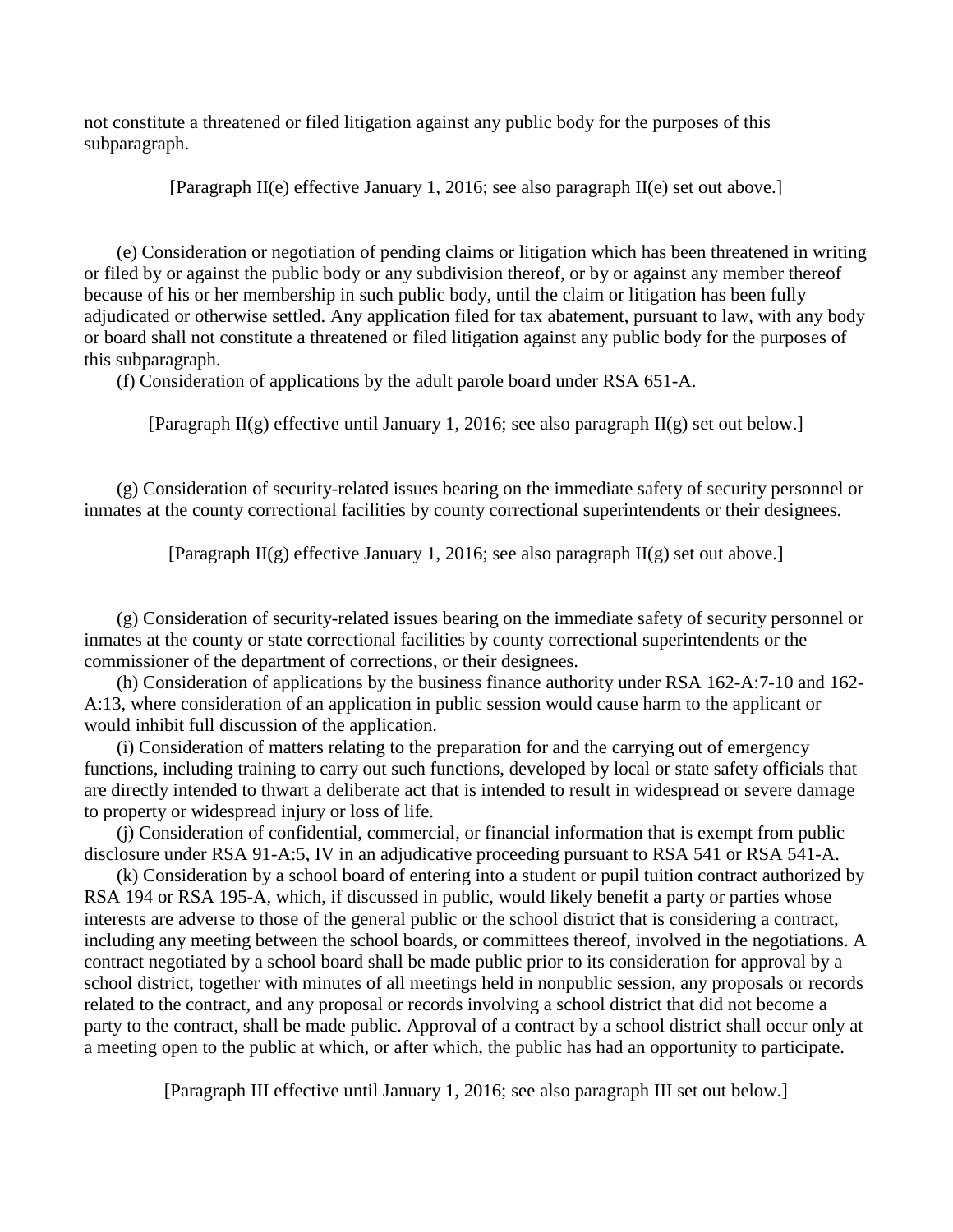III. Minutes of meetings in nonpublic session shall be kept and the record of all actions shall be promptly made available for public inspection, except as provided in this section. Minutes and decisions reached in nonpublic session shall be publicly disclosed within 72 hours of the meeting, unless, by recorded vote of 2/3 of the members present, it is determined that divulgence of the information likely would affect adversely the reputation of any person other than a member of the public body itself, or render the proposed action ineffective, or pertain to terrorism, more specifically, to matters relating to the preparation for and the carrying out of all emergency functions, developed by local or state safety officials that are directly intended to thwart a deliberate act that is intended to result in widespread or severe damage to property or widespread injury or loss of life. This shall include training to carry out such functions. In the event of such circumstances, information may be withheld until, in the opinion of a majority of members, the aforesaid circumstances no longer apply.

[Paragraph III effective January 1, 2016; see also paragraph III set out above.]

 III. Minutes of meetings in nonpublic session shall be kept and the record of all actions shall be promptly made available for public inspection, except as provided in this section. Minutes and decisions reached in nonpublic session shall be publicly disclosed within 72 hours of the meeting, unless, by recorded vote of 2/3 of the members present taken in public session, it is determined that divulgence of the information likely would affect adversely the reputation of any person other than a member of the public body itself, or render the proposed action ineffective, or pertain to terrorism, more specifically, to matters relating to the preparation for and the carrying out of all emergency functions, developed by local or state safety officials that are directly intended to thwart a deliberate act that is intended to result in widespread or severe damage to property or widespread injury or loss of life. This shall include training to carry out such functions. In the event of such circumstances, information may be withheld until, in the opinion of a majority of members, the aforesaid circumstances no longer apply.

**Source.** 1967, 251:1. 1969, 482:2. 1971, 327:3. 1977, 540:4. 1983, 184:1. 1986, 83:4. 1991, 217:3. 1992, 34:1, 2. 1993, 46:1; 335:16. 2002, 222:2, 3. 2004, 42:1. 2008, 303:4. 2010, 206:1, eff. June 22, 2010. 2015, 19:1; 49:1; 105:1, eff. Jan. 1, 2016; 270:2, eff. Sept. 1, 2015.

### **Section 91-A:4**

#### **91-A:4 Minutes and Records Available for Public Inspection. –**

 I. Every citizen during the regular or business hours of all public bodies or agencies, and on the regular business premises of such public bodies or agencies, has the right to inspect all governmental records in the possession, custody, or control of such public bodies or agencies, including minutes of meetings of the public bodies, and to copy and make memoranda or abstracts of the records or minutes so inspected, except as otherwise prohibited by statute or RSA 91-A:5. In this section, "to copy'' means the reproduction of original records by whatever method, including but not limited to photography, photostatic copy, printing, or electronic or tape recording.

 I-a. Records of any payment made to an employee of any public body or agency listed in RSA 91- A:1-a, VI(a)-(d), or to the employee's agent or designee, upon the resignation, discharge, or retirement of the employee, paid in addition to regular salary and accrued vacation, sick, or other leave, shall immediately be made available without alteration for public inspection. All records of payments shall be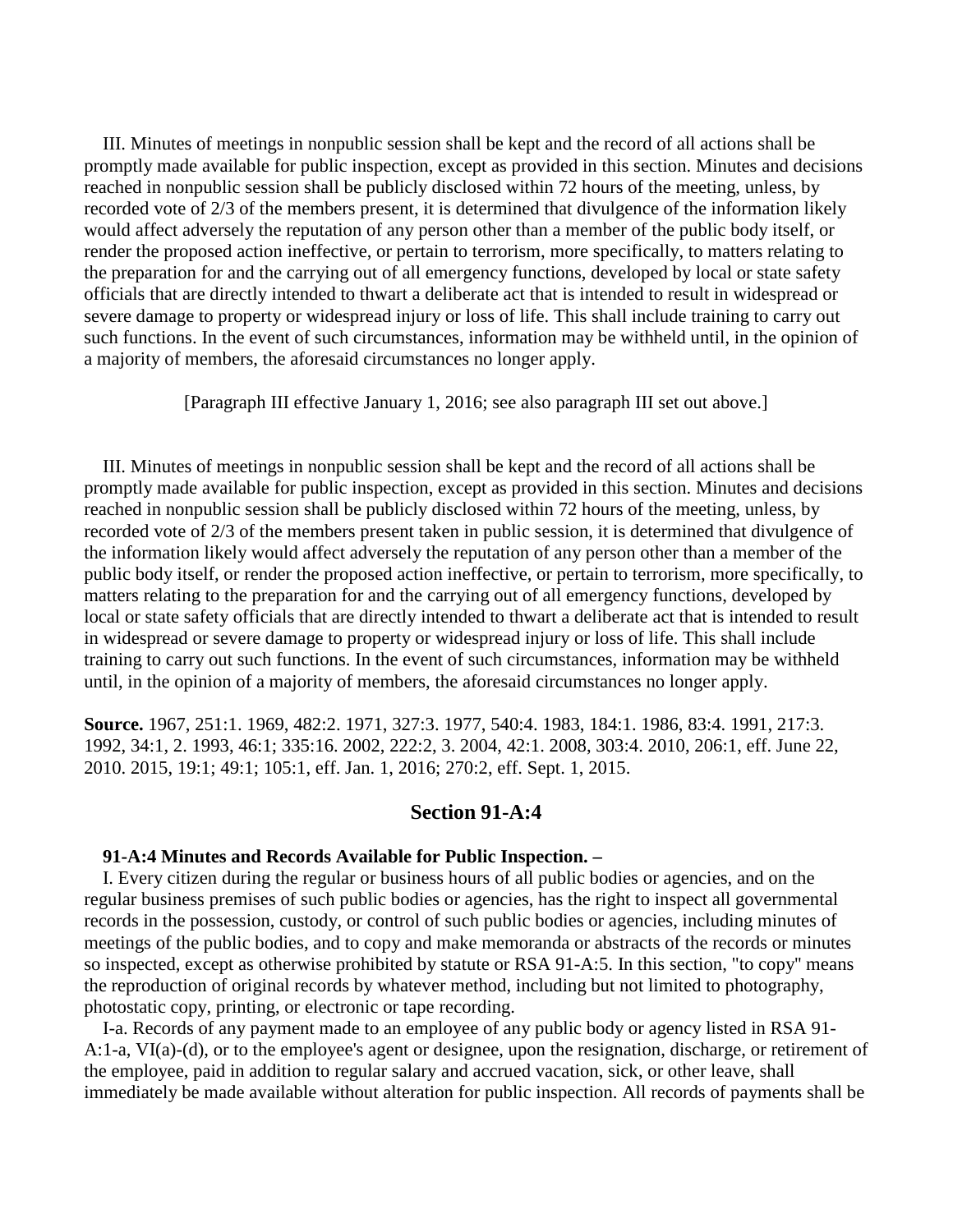available for public inspection notwithstanding that the matter may have been considered or acted upon in nonpublic session pursuant to RSA 91-A:3.

 II. After the completion of a meeting of a public body, every citizen, during the regular or business hours of such public body, and on the regular business premises of such public body, has the right to inspect all notes, materials, tapes, or other sources used for compiling the minutes of such meetings, and to make memoranda or abstracts or to copy such notes, materials, tapes, or sources inspected, except as otherwise prohibited by statute or RSA 91-A:5.

 III. Each public body or agency shall keep and maintain all governmental records in its custody at its regular office or place of business in an accessible place and, if there is no such office or place of business, the governmental records pertaining to such public body or agency shall be kept in an office of the political subdivision in which such public body or agency is located or, in the case of a state agency, in an office designated by the secretary of state.

 III-a. Governmental records created or maintained in electronic form shall be kept and maintained for the same retention or archival periods as their paper counterparts. Governmental records in electronic form kept and maintained beyond the applicable retention or archival period shall remain accessible and available in accordance with RSA 91-A:4, III. Methods that may be used to keep and maintain governmental records in electronic form may include, but are not limited to, copying to microfilm or paper or to durable electronic media using standard or common file formats.

 III-b. A governmental record in electronic form shall no longer be subject to disclosure pursuant to this section after it has been initially and legally deleted. For purposes of this paragraph, a record in electronic form shall be considered to have been deleted only if it is no longer readily accessible to the public body or agency itself. The mere transfer of an electronic record to a readily accessible "deleted items'' folder or similar location on a computer shall not constitute deletion of the record.

 IV. Each public body or agency shall, upon request for any governmental record reasonably described, make available for inspection and copying any such governmental record within its files when such records are immediately available for such release. If a public body or agency is unable to make a governmental record available for immediate inspection and copying, it shall, within 5 business days of request, make such record available, deny the request in writing with reasons, or furnish written acknowledgment of the receipt of the request and a statement of the time reasonably necessary to determine whether the request shall be granted or denied. If a computer, photocopying machine, or other device maintained for use by a public body or agency is used by the public body or agency to copy the governmental record requested, the person requesting the copy may be charged the actual cost of providing the copy, which cost may be collected by the public body or agency. Nothing in this section shall exempt any person from paying fees otherwise established by law for obtaining copies of governmental records or documents, but if such fee is established for the copy, no additional costs or fees shall be charged.

 V. In the same manner as set forth in RSA 91-A:4, IV, any public body or agency which maintains governmental records in electronic format may, in lieu of providing original records, copy governmental records requested to electronic media using standard or common file formats in a manner that does not reveal information which is confidential under this chapter or any other law. If copying to electronic media is not reasonably practicable, or if the person or entity requesting access requests a different method, the public body or agency may provide a printout of governmental records requested, or may use any other means reasonably calculated to comply with the request in light of the purpose of this chapter as expressed in RSA 91-A:1. Access to work papers, personnel data, and other confidential information under RSA 91-A:5, IV shall not be provided.

VI. Every agreement to settle a lawsuit against a governmental unit, threatened lawsuit, or other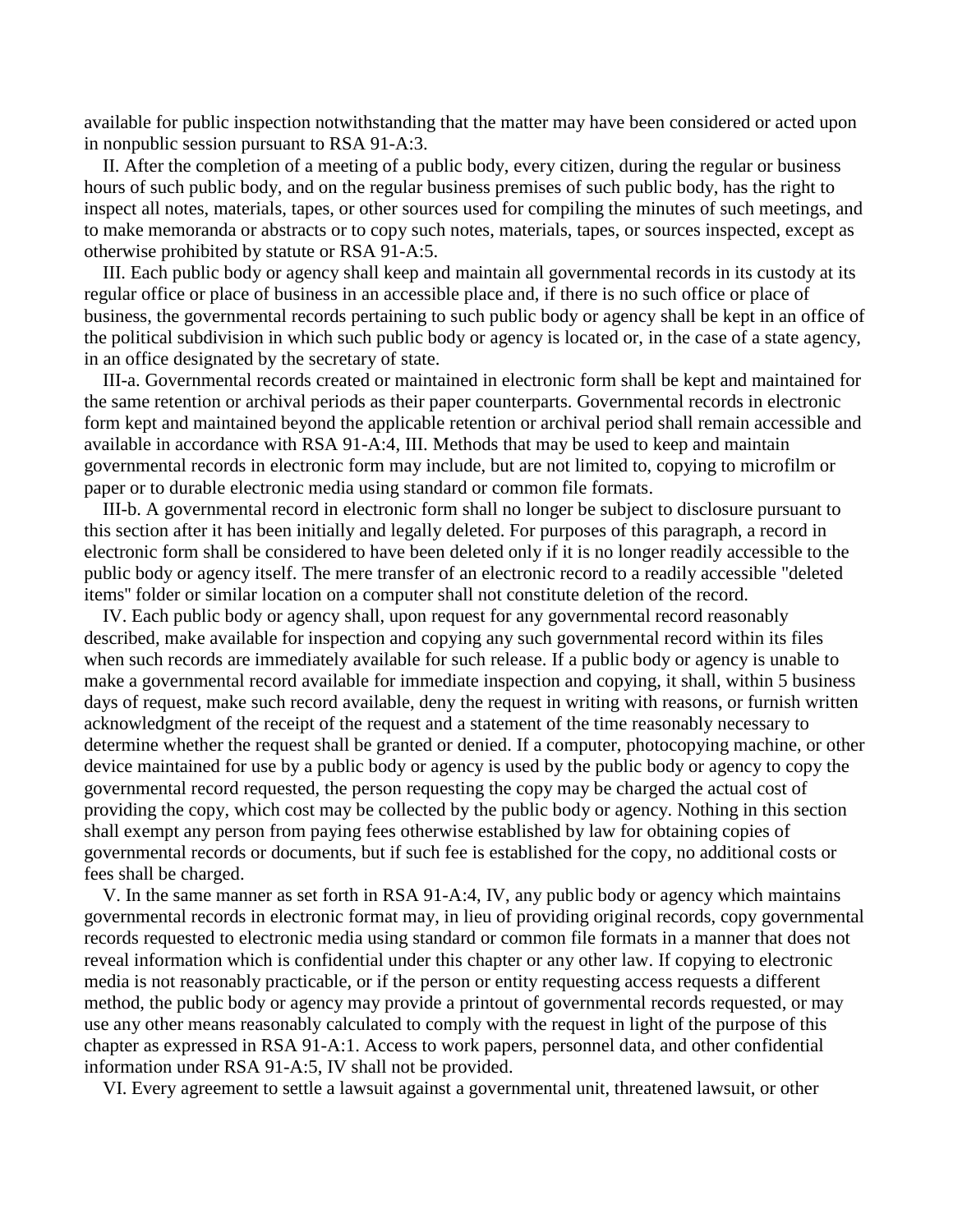claim, entered into by any political subdivision or its insurer, shall be kept on file at the municipal clerk's office and made available for public inspection for a period of no less than 10 years from the date of settlement.

 VII. Nothing in this chapter shall be construed to require a public body or agency to compile, crossreference, or assemble information into a form in which it is not already kept or reported by that body or agency.

**Source.** 1967, 251:1. 1983, 279:2. 1986, 83:5. 1997, 90:2. 2001, 223:2. 2004, 246:2. 2008, 303:4. 2009, 299:1, eff. Sept. 29, 2009.

# **Section 91-A:5**

 **91-A:5 Exemptions. –** The following governmental records are exempted from the provisions of this chapter:

I. Records of grand and petit juries.

I-a. The master jury list as defined in RSA 500-A:1, IV.

II. Records of parole and pardon boards.

III. Personal school records of pupils.

 IV. Records pertaining to internal personnel practices; confidential, commercial, or financial information; test questions, scoring keys, and other examination data used to administer a licensing examination, examination for employment, or academic examinations; and personnel, medical, welfare, library user, videotape sale or rental, and other files whose disclosure would constitute invasion of privacy. Without otherwise compromising the confidentiality of the files, nothing in this paragraph shall prohibit a public body or agency from releasing information relative to health or safety from investigative files on a limited basis to persons whose health or safety may be affected.

 V. Teacher certification records in the department of education, provided that the department shall make available teacher certification status information.

 VI. Records pertaining to matters relating to the preparation for and the carrying out of all emergency functions, including training to carry out such functions, developed by local or state safety officials that are directly intended to thwart a deliberate act that is intended to result in widespread or severe damage to property or widespread injury or loss of life.

VII. Unique pupil identification information collected in accordance with RSA 193-E:5.

 VIII. Any notes or other materials made for personal use that do not have an official purpose, including but not limited to, notes and materials made prior to, during, or after a governmental proceeding.

 IX. Preliminary drafts, notes, and memoranda and other documents not in their final form and not disclosed, circulated, or available to a quorum or a majority of the members of a public body.

**Source.** 1967, 251:1. 1986, 83:6. 1989, 184:2. 1990, 134:1. 1993, 79:1. 2002, 222:4. 2004, 147:5; 246:3, 4. 2008, 303:4, eff. July 1, 2008. 2013, 261:9, eff. July 1, 2013.

### **Section 91-A:5-a**

 **91-A:5-a Limited Purpose Release. –** Records from non-public sessions under RSA 91-A:3, II(i) or that are exempt under RSA 91-A:5, VI may be released to local or state safety officials. Records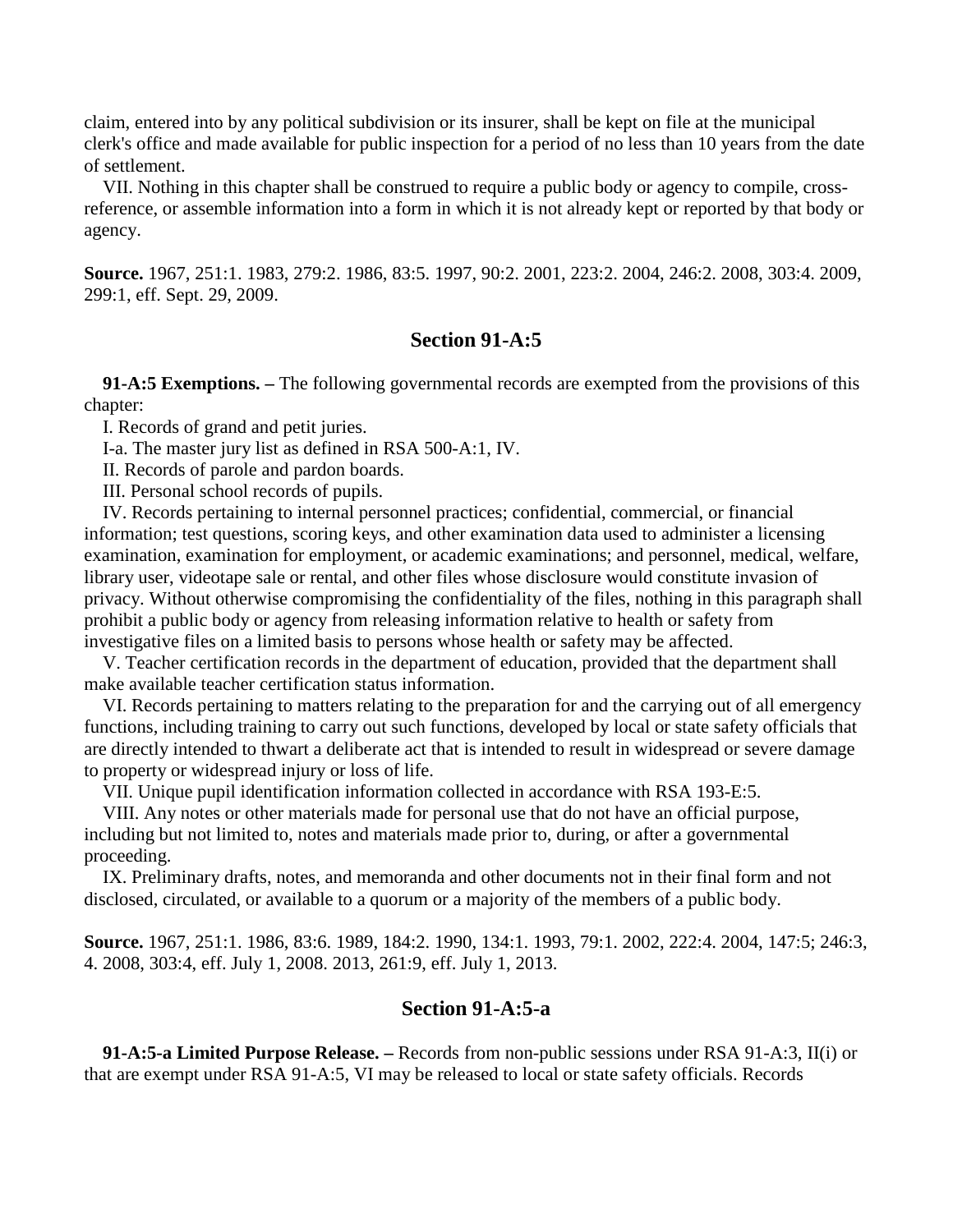released under this section shall be marked "limited purpose release'' and shall not be redisclosed by the recipient.

**Source.** 2002, 222:5, eff. Jan. 1, 2003.

# **Section 91-A:6**

 **91-A:6 Employment Security. –** This chapter shall apply to RSA 282-A, relative to employment security; however, in addition to the exemptions under RSA 91-A:5, the provisions of RSA 282-A:117-123 shall also apply; this provision shall be administered and construed in the spirit of that section, and the exemptions from the provisions of this chapter shall include anything exempt from public inspection under RSA 282-A:117-123 together with all records and data developed from RSA 282-A:117-123.

**Source.** 1967, 251:1. 1981, 576:5, eff. July 1, 1981.

#### **Section 91-A:7**

 **91-A:7 Violation. –** Any person aggrieved by a violation of this chapter may petition the superior court for injunctive relief. In order to satisfy the purposes of this chapter, the courts shall give proceedings under this chapter high priority on the court calendar. Such a petitioner may appear with or without counsel. The petition shall be deemed sufficient if it states facts constituting a violation of this chapter, and may be filed by the petitioner or his or her counsel with the clerk of court or any justice thereof. Thereupon the clerk of court or any justice shall order service by copy of the petition on the person or persons charged. When any justice shall find that time probably is of the essence, he or she may order notice by any reasonable means, and he or she shall have authority to issue an order ex parte when he or she shall reasonably deem such an order necessary to insure compliance with the provisions of this chapter.

**Source.** 1967, 251:1. 1977, 540:5. 2008, 303:5, eff. July 1, 2008.

### **Section 91-A:8**

#### **91-A:8 Remedies. –**

 I. If any public body or public agency or officer, employee, or other official thereof, violates any provisions of this chapter, such public body or public agency shall be liable for reasonable attorney's fees and costs incurred in a lawsuit under this chapter, provided that the court finds that such lawsuit was necessary in order to enforce compliance with the provisions of this chapter or to address a purposeful violation of this chapter. Fees shall not be awarded unless the court finds that the public body, public agency, or person knew or should have known that the conduct engaged in was in violation of this chapter or if the parties, by agreement, provide that no such fees shall be paid.

 II. The court may award attorney's fees to a public body or public agency or employee or member thereof, for having to defend against a lawsuit under the provisions of this chapter, when the court finds that the lawsuit is in bad faith, frivolous, unjust, vexatious, wanton, or oppressive.

 III. The court may invalidate an action of a public body or public agency taken at a meeting held in violation of the provisions of this chapter, if the circumstances justify such invalidation.

IV. If the court finds that an officer, employee, or other official of a public body or public agency has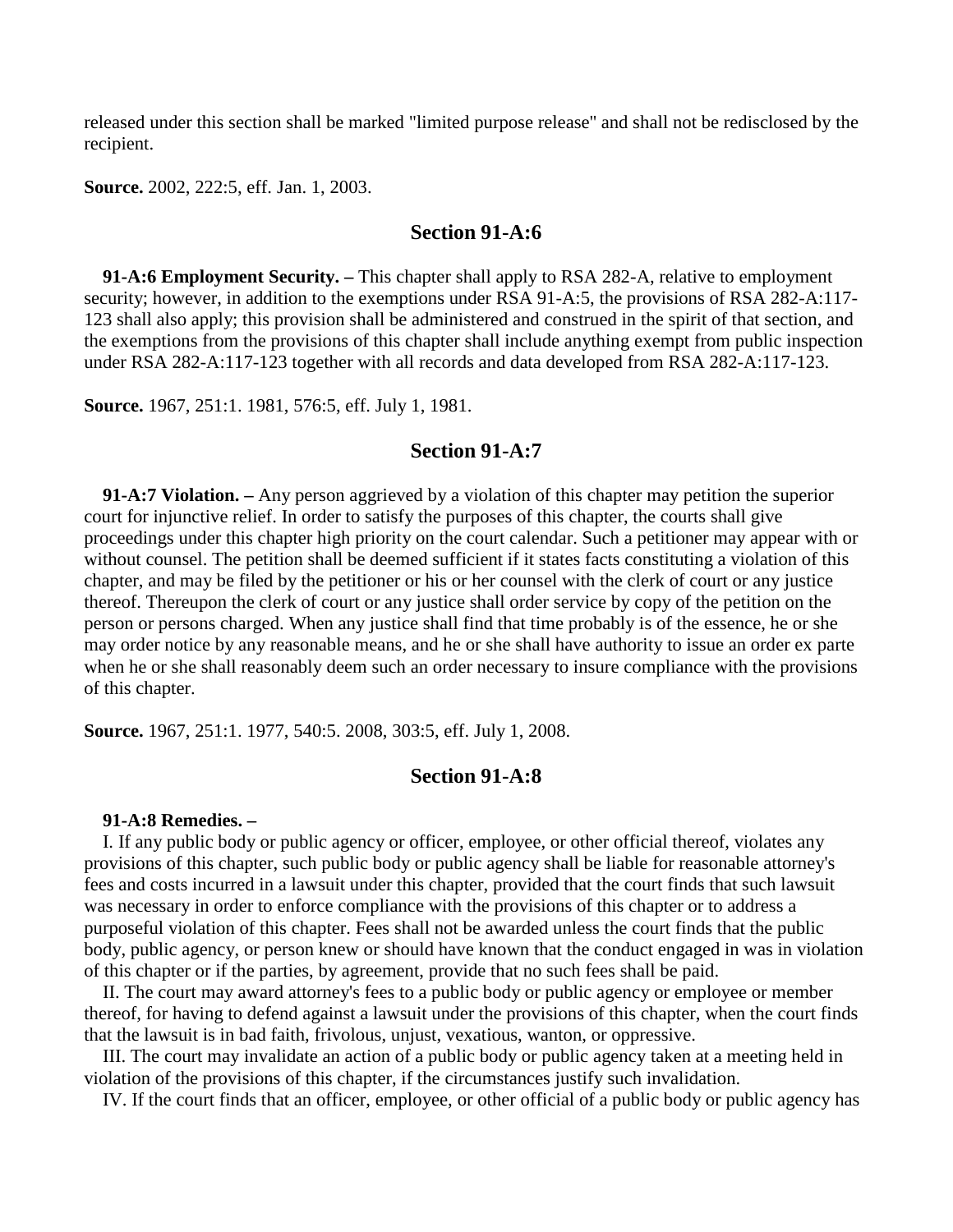violated any provision of this chapter in bad faith, the court shall impose against such person a civil penalty of not less than \$250 and not more than \$2,000. Upon such finding, such person or persons may also be required to reimburse the public body or public agency for any attorney's fees or costs it paid pursuant to paragraph I. If the person is an officer, employee, or official of the state or of an agency or body of the state, the penalty shall be deposited in the general fund. If the person is an officer, employee, or official of a political subdivision of the state or of an agency or body of a political subdivision of the state, the penalty shall be payable to the political subdivision.

 V. The court may also enjoin future violations of this chapter, and may require any officer, employee, or other official of a public body or public agency found to have violated the provisions of this chapter to undergo appropriate remedial training, at such person or person's expense.

**Source.** 1973, 113:1. 1977, 540:6. 1986, 83:7. 2001, 289:3. 2008, 303:6. 2012, 206:1, eff. Jan. 1, 2013.

### **Section 91-A:9**

 **91-A:9 Destruction of Certain Information Prohibited. –** A person is guilty of a misdemeanor who knowingly destroys any information with the purpose to prevent such information from being inspected or disclosed in response to a request under this chapter. If a request for inspection is denied on the grounds that the information is exempt under this chapter, the requested material shall be preserved for 90 days or while any lawsuit pursuant to RSA 91-A:7-8 is pending.

**Source.** 2002, 175:1, eff. Jan. 1, 2003.

# **1.1 Procedure for Release of Personal Information for Research Purposes**

### **Section 91-A:10**

#### **91-A:10 Release of Statistical Tables and Limited Data Sets for Research. –**

I. In this subdivision:

 (a) "Agency'' means each state board, commission, department, institution, officer or other state official or group.

 (b) "Agency head'' means the head of any governmental agency which is responsible for the collection and use of any data on persons or summary data.

 (c) "Cell size'' means the count of individuals that share a set of characteristics contained in a statistical table.

 (d) "Data set'' means a collection of personal information on one or more individuals, whether in electronic or manual files.

(e) "Direct identifiers'' means:

(1) Names.

- (2) Postal address information other than town or city, state, and zip code.
- (3) Telephone and fax numbers.
- (4) Electronic mail addresses.
- (5) Social security numbers.
- (6) Certificate and license numbers.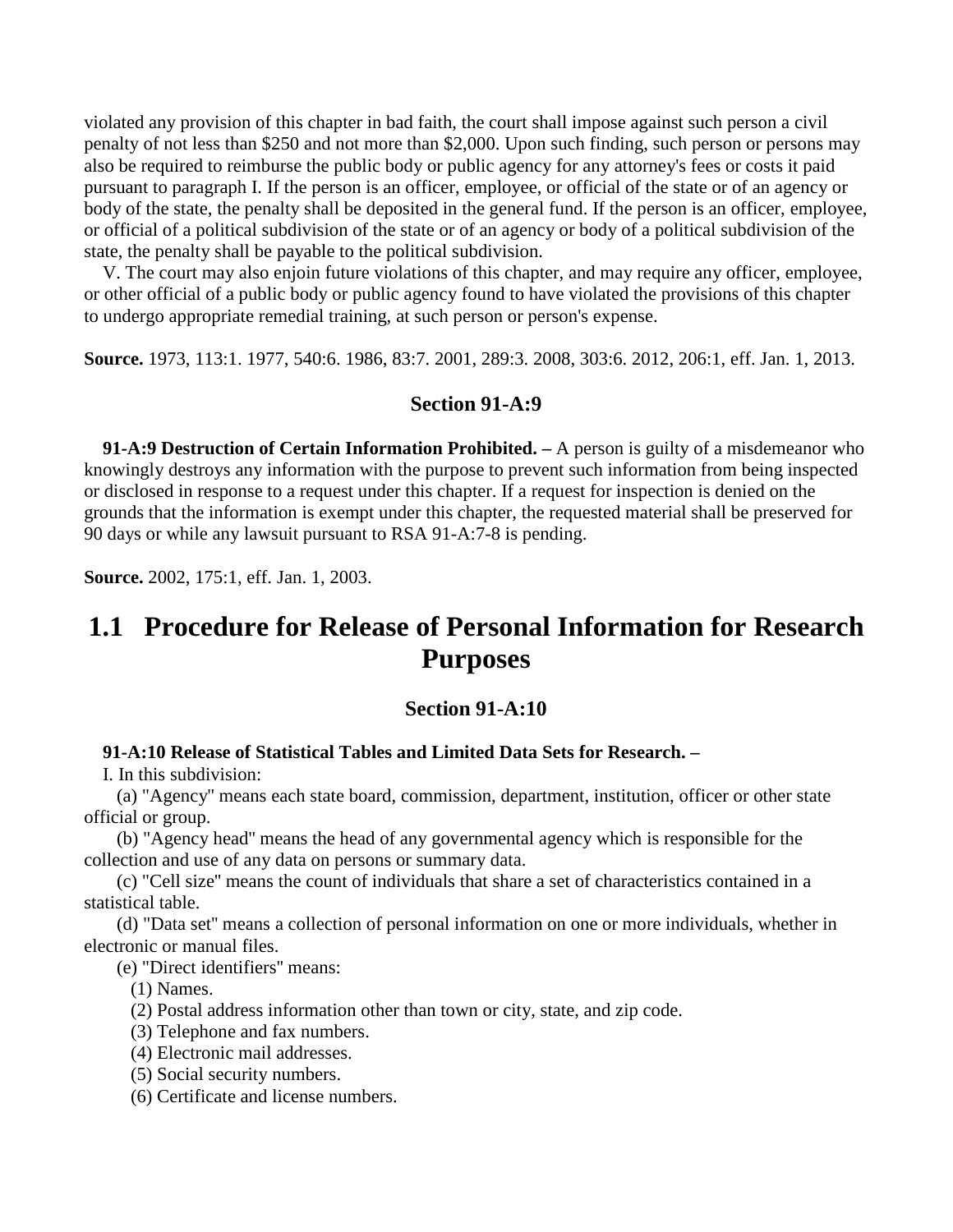(7) Vehicle identifiers and serial numbers, including license plate numbers.

(8) Personal Internet IP addresses and URLs.

(9) Biometric identifiers, including finger and voice prints.

(10) Personal photographic images.

 (f) "Individual'' means a human being, alive or dead, who is the subject of personal information and includes the individual's legal or other authorized representative.

 (g) "Limited data set'' means a data set from which all direct identifiers have been removed or blanked.

 (h) "Personal information'' means information relating to an individual that is reported to the state or is derived from any interaction between the state and an individual and which:

(1) Contains direct identifiers.

(2) Is under the control of the state.

 (i) "Provided by law'' means use and disclosure as permitted or required by New Hampshire state law governing programs or activities undertaken by the state or its agencies, or required by federal law.

(j) "Public record'' means records available to any person without restriction.

(k) "State'' means the state of New Hampshire, its agencies or instrumentalities.

 (l) "Statistical table'' means single or multi-variate counts based on the personal information contained in a data set and which does not include any direct identifiers.

 II. Except as otherwise provided by law, upon request an agency shall release limited data sets and statistical tables with any cell size more than 0 and less than 5 contained in agency files to requestors for the purposes of research under the following conditions:

(a) The requestor submits a written application that contains:

(1) The following information about the principal investigator in charge of the research:

(A) name, address, and phone number;

(B) organizational affiliation;

(C) professional qualification; and

(D) name and phone number of principal investigator's contact person, if any.

 (2) The names and qualifications of additional research staff, if any, who will have access to the data.

(3) A research protocol which shall contain:

(A) a summary of background, purposes, and origin of the research;

(B) a statement of the general problem or issue to be addressed by the research;

 (C) the research design and methodology including either the topics of exploratory research or the specific research hypotheses to be tested;

 (D) the procedures that will be followed to maintain the confidentiality of any data or copies of records provided to the investigator; and

(E) the intended research completion date.

(4) The following information about the data or statistical tables being requested:

(A) general types of information;

- (B) time period of the data or statistical tables;
- (C) specific data items or fields of information required, if applicable;

(D) medium in which the data or statistical tables are to be supplied; and

(E) any special format or layout of data requested by the principal investigator.

 (b) The requestor signs a "Data Use Agreement'' signed by the principal investigator that contains the following:

(1) Agreement not to use or further disclose the information to any person or organization other